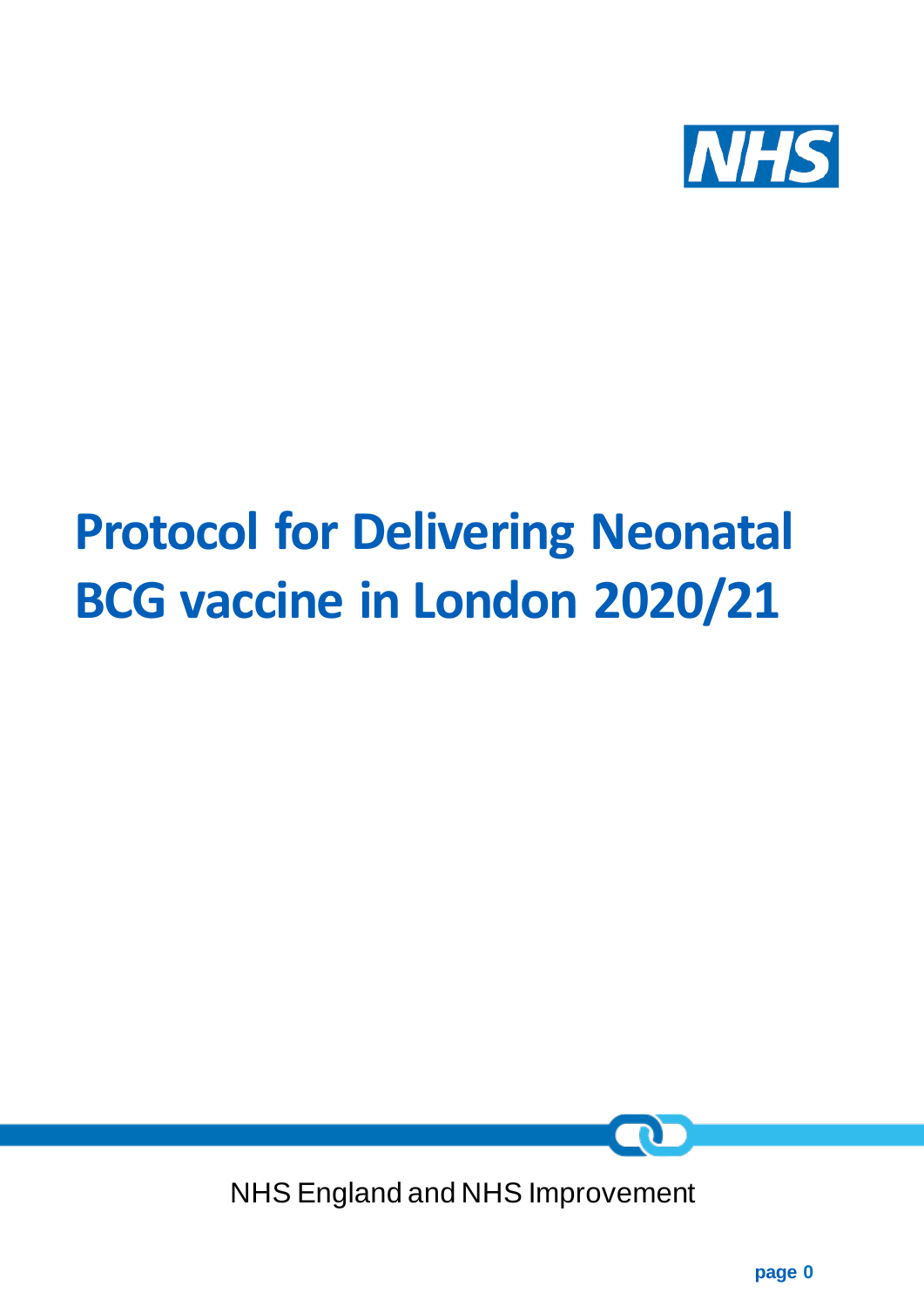# **Protocol for Delivering Neonatal BCG vaccine in London** 2020/21

Version: 2.0 December 2020 This protocol updates the BCG London Protocol published on 21<sup>st</sup> June 2019.

# **Contents**

| 2. |     |                                                               |  |
|----|-----|---------------------------------------------------------------|--|
| 3. |     |                                                               |  |
| 4. |     |                                                               |  |
|    |     |                                                               |  |
|    |     |                                                               |  |
|    |     |                                                               |  |
|    |     |                                                               |  |
|    |     |                                                               |  |
|    | 4.3 |                                                               |  |
|    |     | Figure 2 - Referral pathways for BCG vaccination in London  8 |  |
|    |     |                                                               |  |
|    |     |                                                               |  |
|    |     |                                                               |  |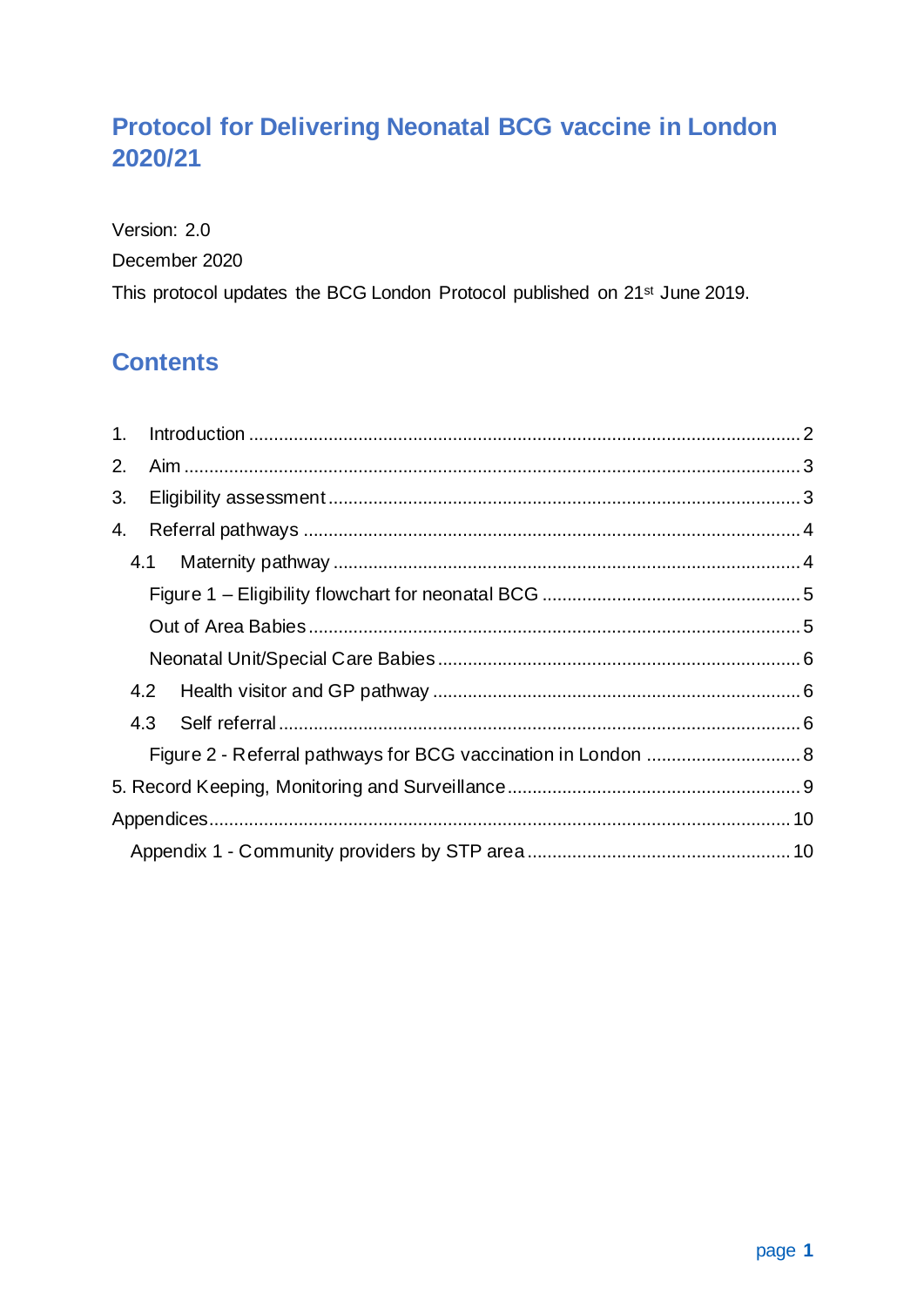## <span id="page-2-0"></span>**1. Introduction**

- 1.1 **From 1st September 2020 the way we deliver BCG vaccine to babies in London has changed:** 
	- o Neonatal BCG vaccine will no longer be available to all babies; instead it will be offered to those babies who are most at risk of tuberculosis (TB);
	- o Neonatal BCG vaccine will no longer be delivered in maternity units. Babies who are eligible for BCG will be referred to community vaccination clinics to be vaccinated.
- 1.2 The national BCG immunisation programme is delivered as a risk-based programme. A key part of this risk-based approach is the selective neonatal programme targeted at those infants most at risk of exposure to TB. Those most at risk are defined in the Green Book as:
	- $\circ$  all infants (aged 0 to 12 months) with a parent or grandparent who was born in a country where the annual incidence of TB is 40/100,000 or greater
	- $\circ$  all infants (aged 0 to 12 months) living in areas of the UK where the annual incidence of TB is 40/100,000 or greater.
- 1.3 In London, due to a historically higher annual incidence of TB, the BCG immunisation programme has been delivered universally to all newborn babies in many areas. However, the annual incidence of TB in London has been in decline, falling from a rate of over 40 per 100,000 in 2012 to a current overall rate of 19 per 100,000. Due to this, the number of infants most at risk of exposure to TB in London has also decreased significantly.
- 1.4 Therefore, from 1st September 2020, the neonatal BCG immunisation programme will no longer be available universally in London and will instead be targeted to those infants most at risk of exposure to TB. This will bring the London region in line with the rest of England.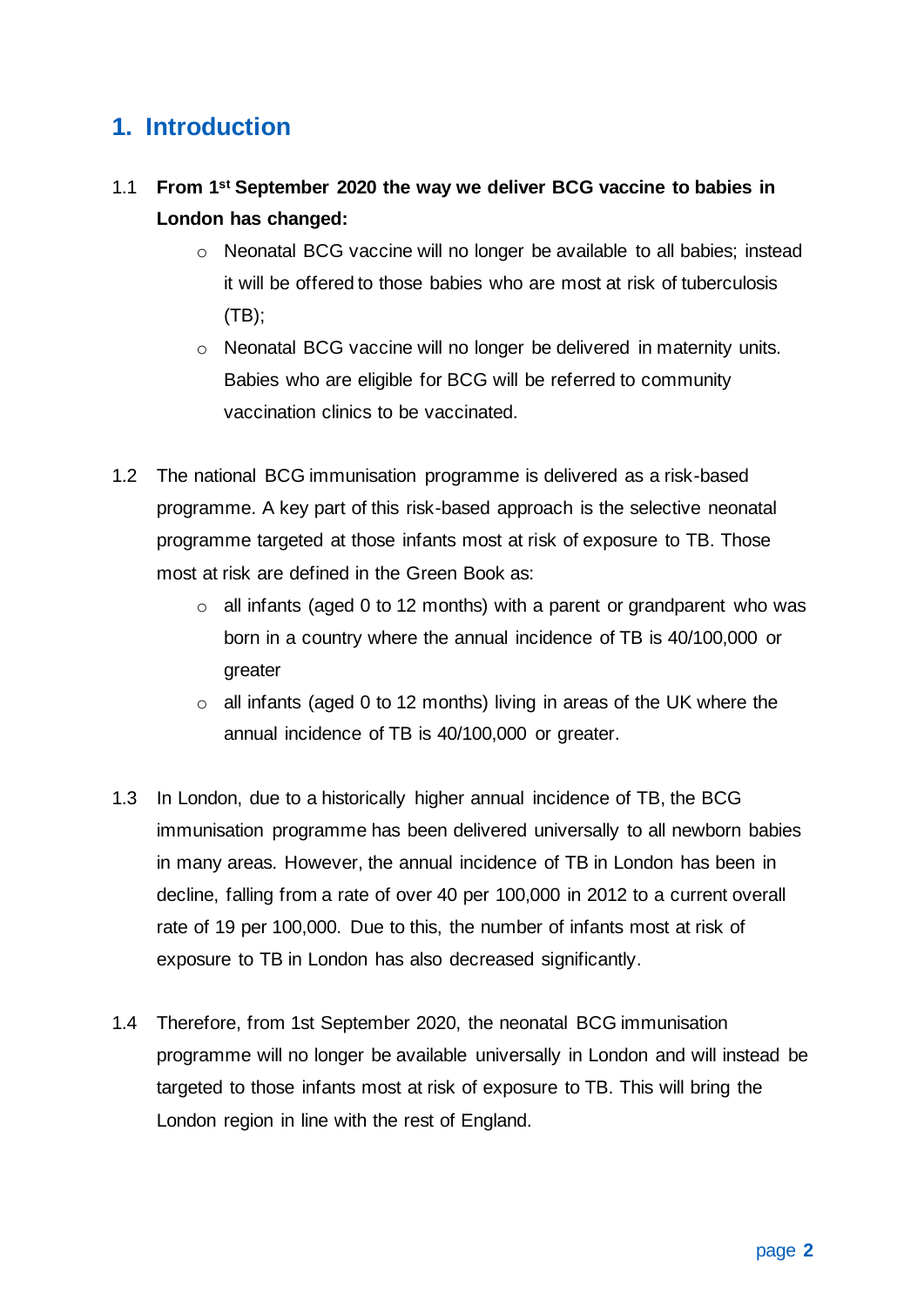# <span id="page-3-0"></span>**2. Aim**

- 2.1 The aim of the neonatal BCG immunisation programme is to prevent infection from TB and reduce the risk of progression to severe disease. London remains committed to further reducing TB incidence through its programme of work under the London TB Control Board.
- 2.2 This protocol clarifies how neonatal BCG is offered to infants aged 0-12 months in London. It should be read in conjunction with [the national BCG immunisation](https://www.england.nhs.uk/publication/public-health-national-service-specifications/)  [programme 2019/20 Service Specification.](https://www.england.nhs.uk/publication/public-health-national-service-specifications/)

# <span id="page-3-1"></span>**3. Eligibility assessment**

- 3.1 Babies are eligible for neonatal BCG if they are identified as at increased risk of TB.
- 3.2 Nationally, eligibility is assessed by a series of three questions to determine the risk to the baby. In London an additional question is currently used due to there being one London borough with TB incidence over the threshold value for universal vaccination. This requirement is likely to change in the near future as the incidence of TB continues to decrease across London.
- 3.3 An infant is eligible for neonatal BCG vaccination if the answer is yes to ANY of the following four questions:
	- o **Does your baby, the baby's mother, father, grandparents or anyone who lives with you come from a country with a high rate of TB?**
		- A list of countries with a high rate of TB is available online<sup>1</sup>.
	- o **Will you and your baby be going to live or stay with friends and family in one of these countries for 3 months or more?**

<sup>1</sup> <https://www.gov.uk/government/publications/tuberculosis-tb-by-country-rates-per-100000-people>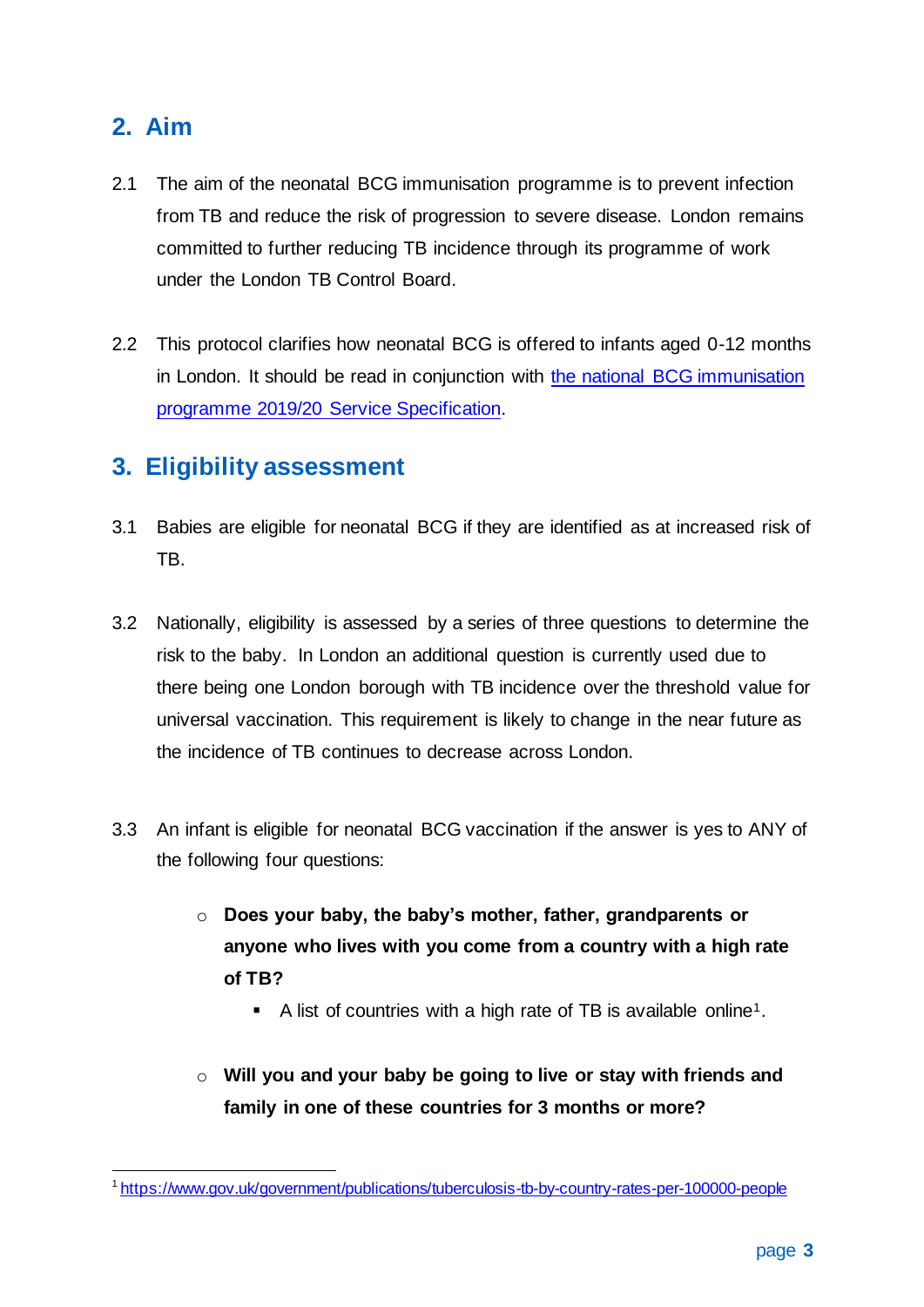- A visit of 3 months or more to any of the countries listed above is required for eligibility for BCG.
- o **Has anyone who lives with you or spends a lot of time with your baby had TB now or in the past 5 years?**
	- Spending time with someone who has TB now or has had TB in the last 5 years is required for eligibility for BCG.
- o **Do you live in the London Borough of Newham2?**
	- Newham has an annual incidence of TB of over 40 per 100,000 according to the latest data. All newborn babies who live in Newham should be offered neonatal BCG.

# <span id="page-4-0"></span>**4. Referral pathways**

### <span id="page-4-1"></span>**4.1 Maternity pathway**

- 4.1.1 From 1<sup>st</sup> September 2020, when a baby is born in London, the maternity service is required to identify whether the baby is eligible for BCG immunisation. This should occur post-natally, preferably alongside the Newborn Infant Physical Examination (NIPE).
- 4.1.2 If a baby is identified as eligible for BCG immunisation then the maternity service should refer the baby to their local community BCG clinic for immunisation after birth. The NHSE London online referral form will generate an automatic referral on behalf of the maternity service to the community clinic:

[https://forms.office.com/Pages/ResponsePage.aspx?id=kp4VA8ZyI0umSq9Q](https://forms.office.com/Pages/ResponsePage.aspx?id=kp4VA8ZyI0umSq9Q55CtvwIsS2sc2J5LrOYYrLpNuGZUQVFFSkIyR1ZNUDJLSEVUTFFERjkxVk9EWiQlQCN0PWcu) [55CtvwIsS2sc2J5LrOYYrLpNuGZUQVFFSkIyR1ZNUDJLSEVUTFFERjkxVk9](https://forms.office.com/Pages/ResponsePage.aspx?id=kp4VA8ZyI0umSq9Q55CtvwIsS2sc2J5LrOYYrLpNuGZUQVFFSkIyR1ZNUDJLSEVUTFFERjkxVk9EWiQlQCN0PWcu) [EWiQlQCN0PWcu](https://forms.office.com/Pages/ResponsePage.aspx?id=kp4VA8ZyI0umSq9Q55CtvwIsS2sc2J5LrOYYrLpNuGZUQVFFSkIyR1ZNUDJLSEVUTFFERjkxVk9EWiQlQCN0PWcu)

4.1.3 Maternity services who are not using the NHSE London online form must regularly audit their service and report results to NHSE/I.

 $2$  This is the only remaining borough in London with an incidence over 40 per 100,000 population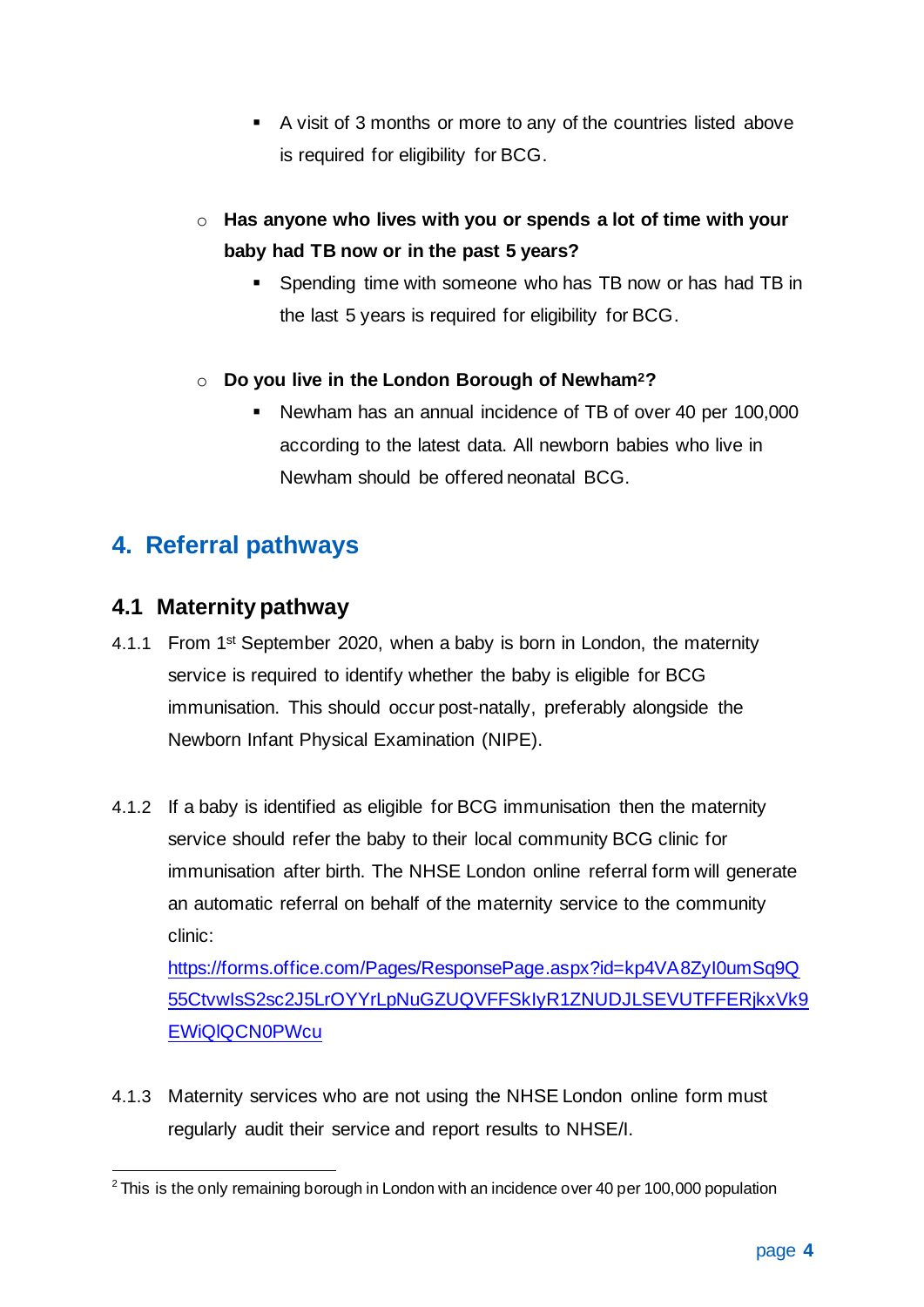### <span id="page-5-0"></span>**Figure 1 – Eligibility flowchart for neonatal BCG**



- 4.1.4 All BCG vaccinations will be offered in the community by the commissioned community providers. Details of the community providers, determined by infants' borough of residence, are included at [Appendix 1.](#page-10-1)
- 4.1.5 Providers delivering BCG clinics are required to accept referrals for all eligible babies.

#### <span id="page-5-1"></span>**Out of Area Babies**

4.1.6 Babies born in London hospitals but who reside outside London should be assessed for BCG eligibility by the maternity unit. If they are eligible for BCG vaccination, they should be referred to the London community provider local to the maternity unit.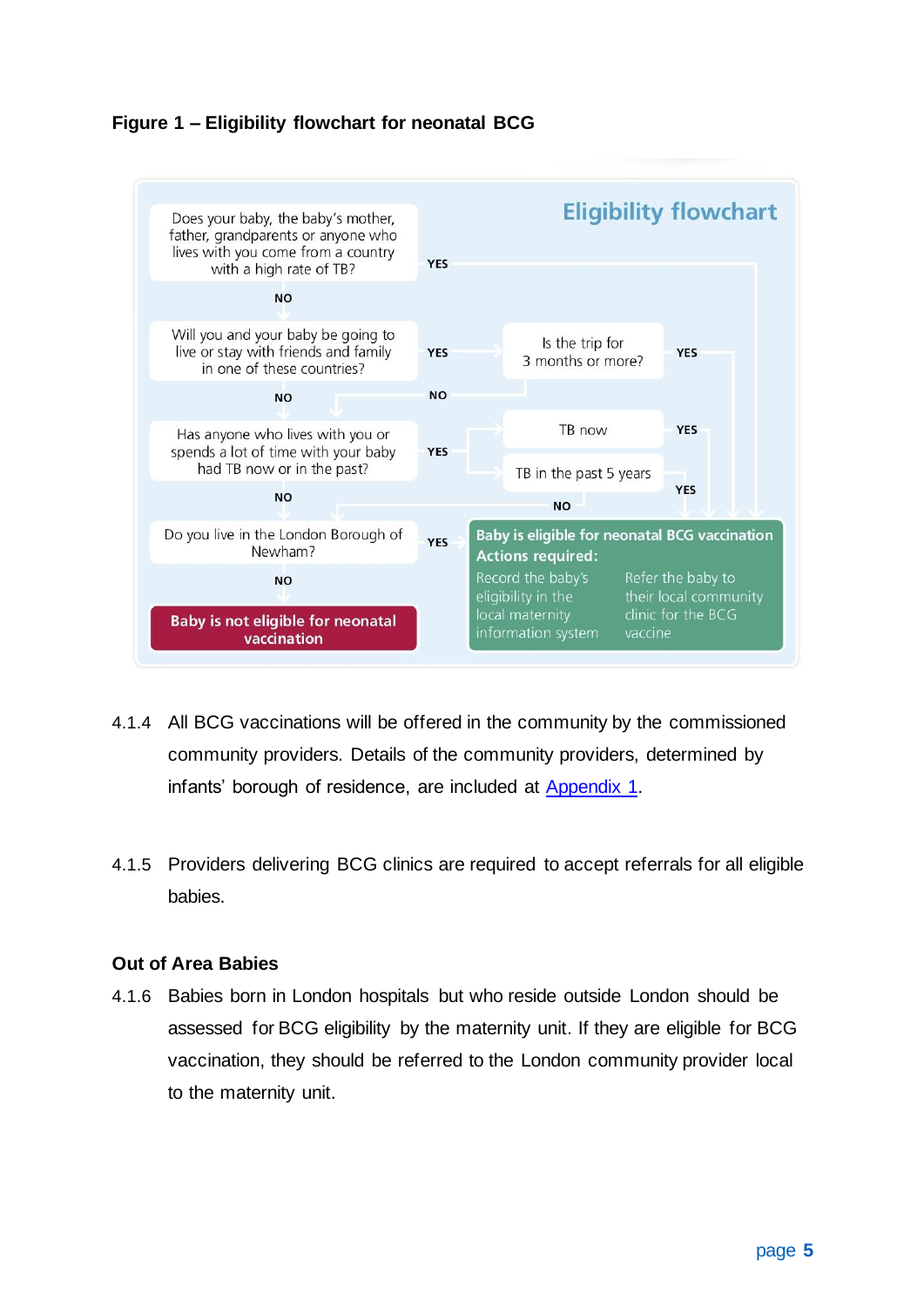- 4.1.7 The NHSE London online form (link provided in section 4.1.2) will automatically refer the baby to the maternity unit's local clinic if the baby's postcode is not a London postcode. It is therefore important that the postcode entered on the form is correct.
- 4.1.8 Those maternity units not using the online form must ensure that they refer to the community provider local to the maternity unit.

#### <span id="page-6-0"></span>**Neonatal Unit/Special Care Babies**

- 4.1.9 If a baby is admitted to Special Care (SCBU) or Neonatal Intensive Care Unit (NICU) shortly after birth, eligibility for BCG should be assessed by the neonatal team.
- 4.1.10 The baby should be referred to their community clinic for vaccination on discharge using the NHSE London online form (link provided in section 4.1.2). Referring on discharge will ensure the appointment is not scheduled while the baby is still in hospital.

### <span id="page-6-1"></span>**4.2 Health visitor and GP pathway**

- 4.2.1 Health visitors and GPs are required to identify which babies in their care are eligible for BCG immunisation and ensure they have been referred to their appropriate community clinic.
- 4.2.2 Eligibility should be assessed using the questions set out in section 3 of this protocol.
- 4.2.3 If a referral is required this should be done by the established referral route to the community provider.

### <span id="page-6-2"></span>**4.3 Self-referral**

4.3.1 A baby's parent or guardian can self-refer the baby to their community provider for BCG vaccination.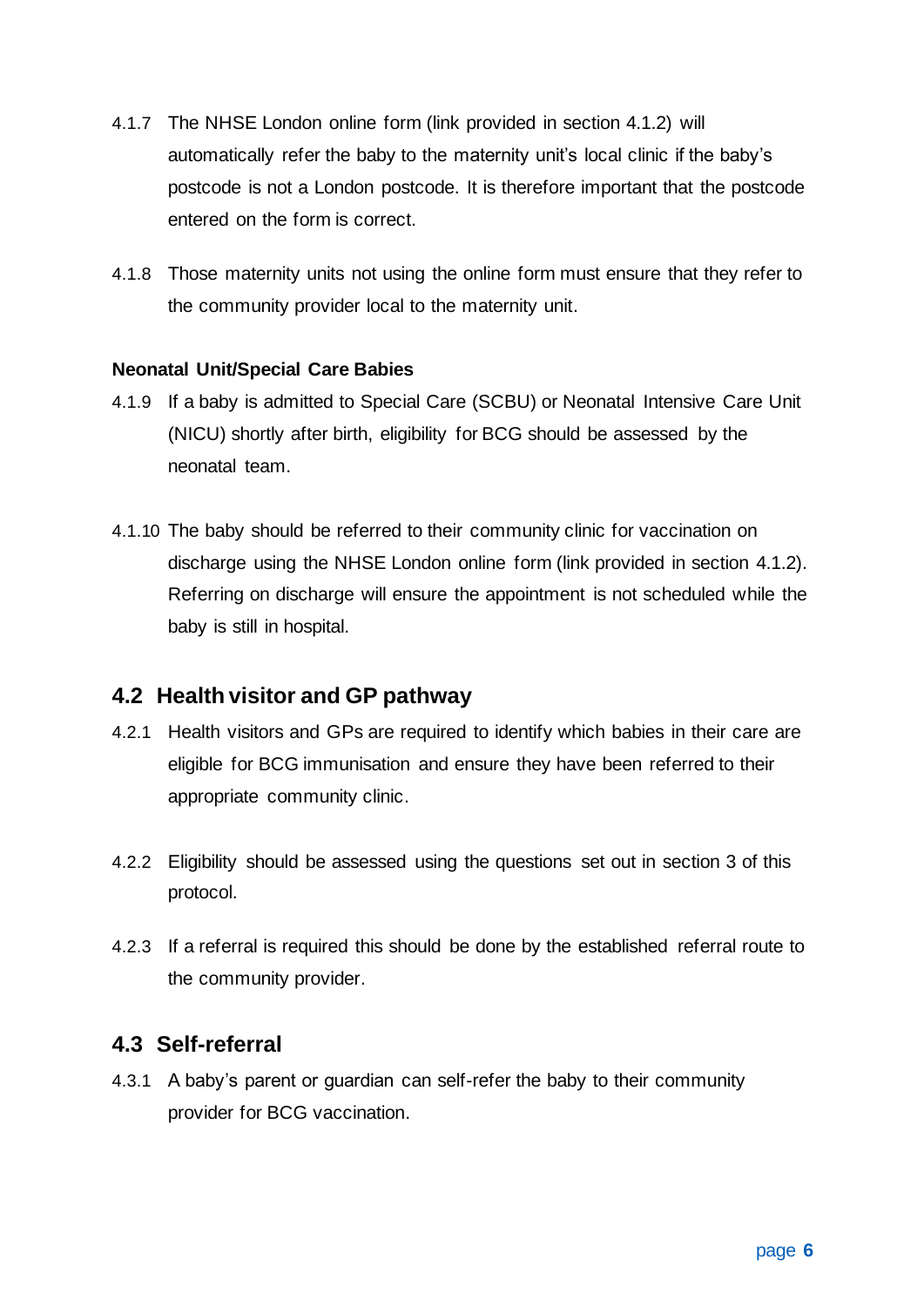4.3.2 Community providers are expected to assess the eligibility of all babies who self-refer for BCG vaccination. Eligibility should be assessed using the questions set out in section 3 of this protocol.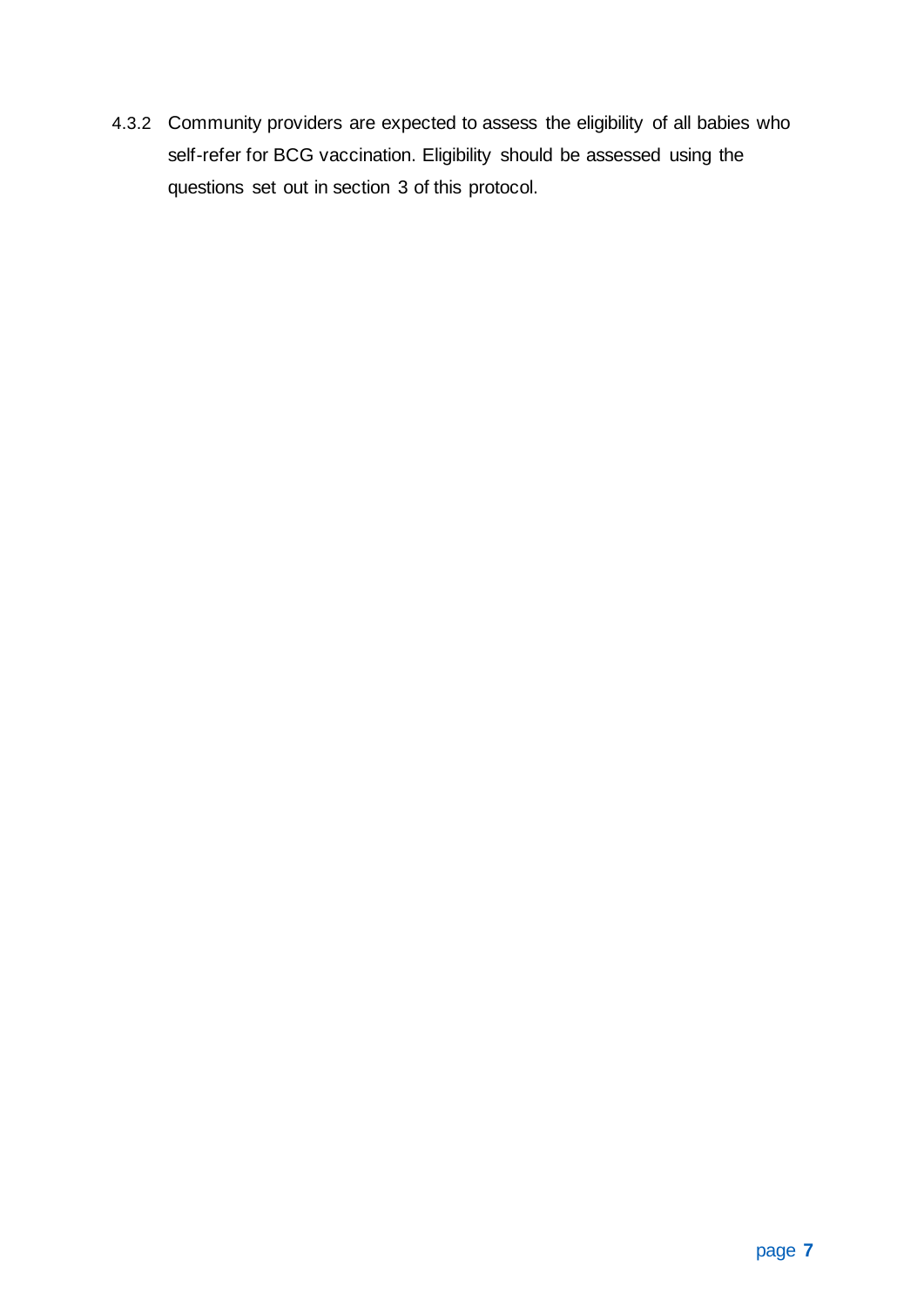#### **Figure 2 - Referral pathways for BCG vaccination in London**

**Assess eligibility for BCG soon after birth – preferably at newborn and infant physical examination (NIPE) using 4 eligibility questions** 

**If yes to any question:**

**- if baby resides in London, refer to community clinic in borough of residence**

**- if baby resides outside London, refer to community clinic local to maternity unit**

**- refer using electronic NHSEI London referral form or established referral process**

<span id="page-8-0"></span>**Inform parents they will be contacted by clinic for their borough**

**Assess eligibility for BCG at postnatal visit (within 14 days of birth) using 4 eligibility questions**

**If yes to any question, check whether referral has been made to local community clinic**

**If referral has not been made, refer via established referral process**

# **Maternity Health visitor General Practice Self-referral**

**Assess eligibility for BCG at the 6-8 week check or at the 8 week immunisation appointment using 4 eligibility questions**

**If yes to any question, check whether referral has been made to the local community clinic**

**If referral has not been made, refer via established referral process**

**Healthcare professionals should remind parents or guardians that they can self-refer their baby for BCG vaccination if eligible**

**Healthcare professionals can provide contact details of local community clinic for parent to call and self-refer**

**Community clinic receives referral, contacts parent or guardian, checks eligibility and books BCG vaccination appointment**

> **BCG vaccine administered to eligible baby at local community clinic**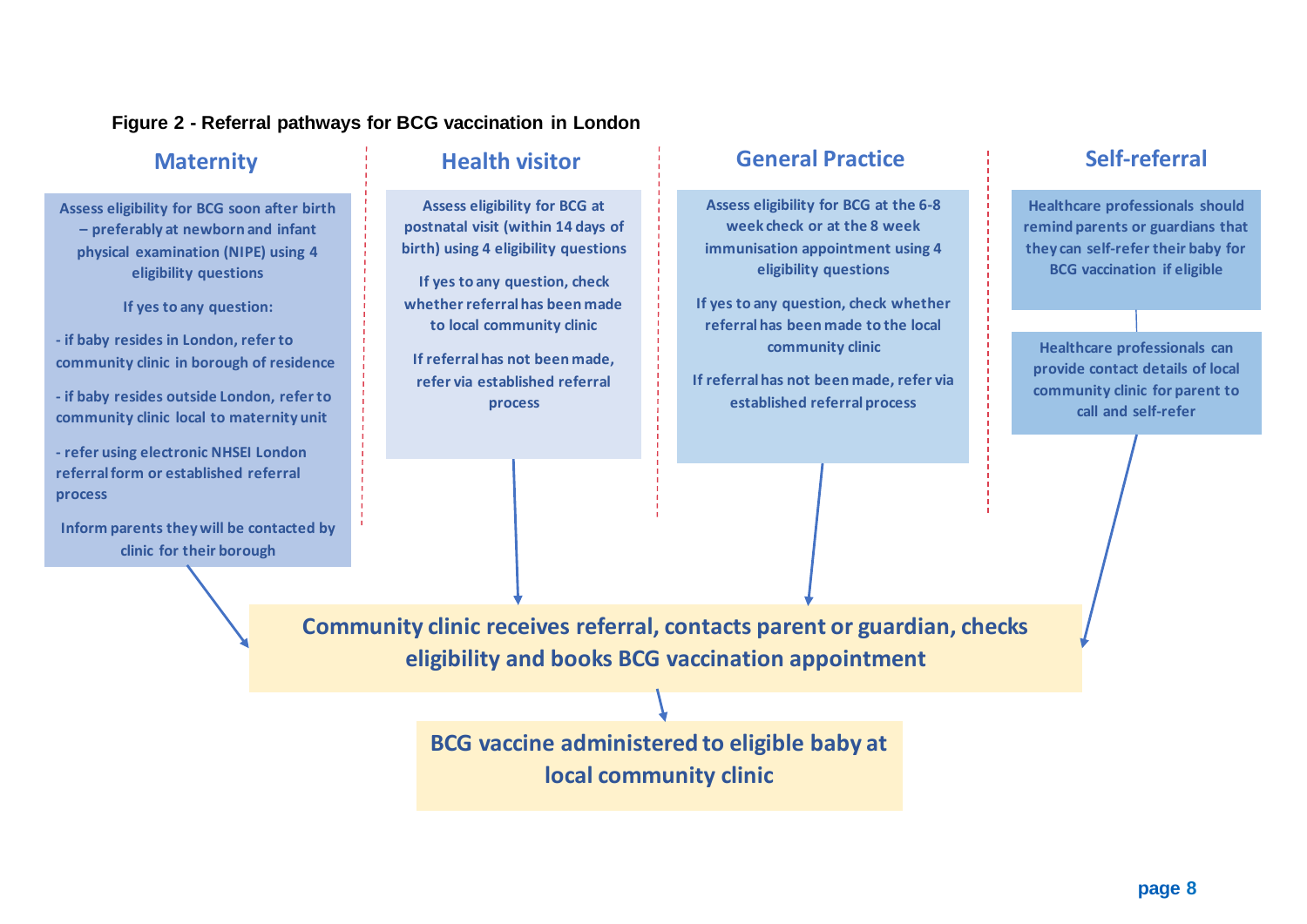# <span id="page-9-0"></span>**5. Record Keeping, Monitoring and Surveillance**

- 5.1 It is imperative that where the BCG vaccine has been given, the Child Health Information Service (CHIS), the GP and the child's red book (child development record) are updated.
- 5.2 Community providers will be required to keep the NHSE London Immunisation Team updated on process and uptake and provide monthly returns, including Did Not Attends (DNAs).
- 5.3 Uptake data are reviewed at the quarterly NHSE hosted STP Immunisation Performance and Quality Boards, the CHIS Performance Board and the London Immunisation Business Group (on behalf of the London Immunisation Partnership Board).
- 5.4 There will be regular audits undertaken by the NHSE London immunisation commissioning team. Providers are expected to comply with requests for information.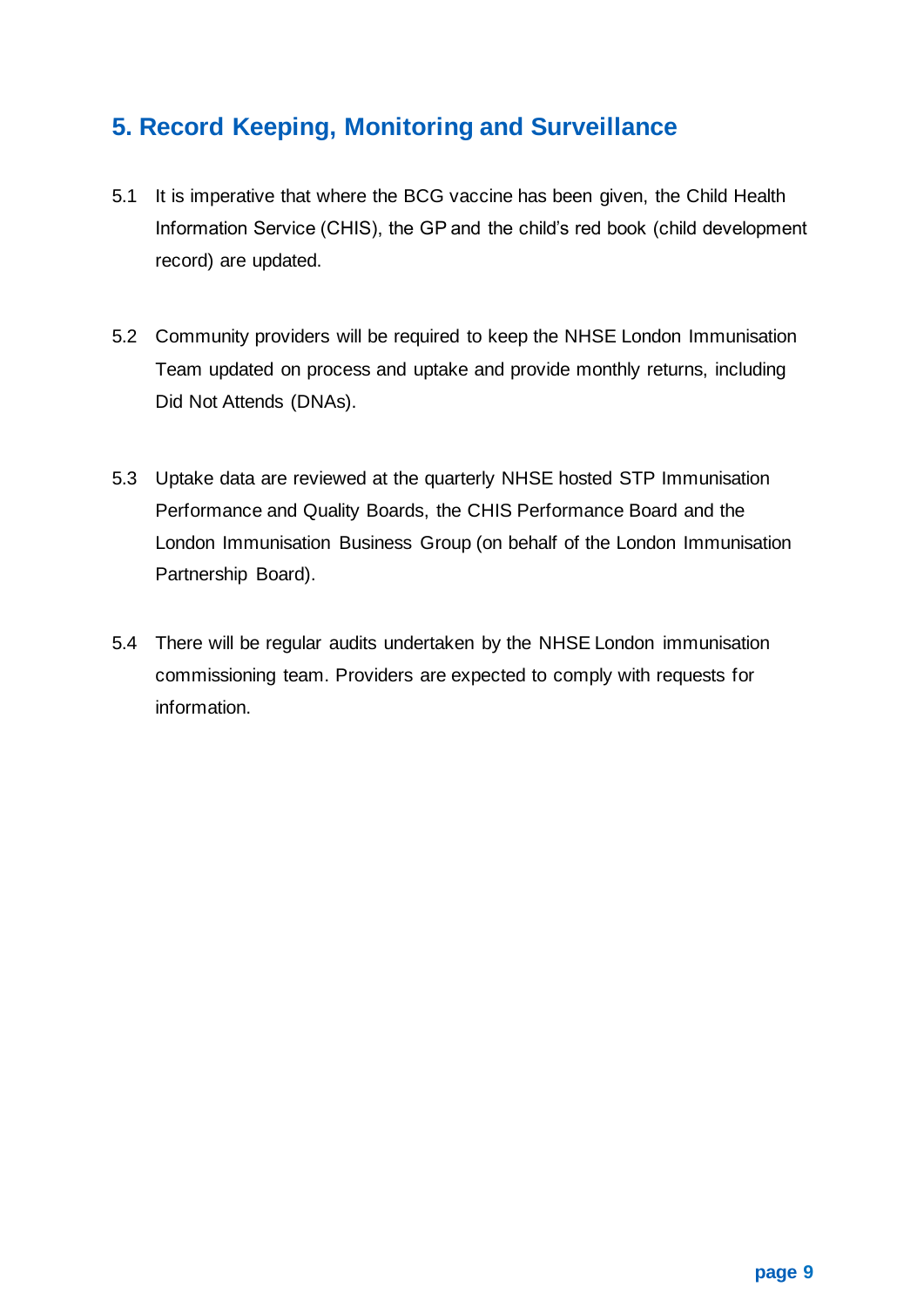# **Appendices**

# **Appendix 1 - Community providers by STP area**

<span id="page-10-1"></span><span id="page-10-0"></span>

| <b>Infant</b><br>residence<br>borough | <b>Community BCG vaccine provider and clinic address</b>                                                                                                | Referral contact details         |
|---------------------------------------|---------------------------------------------------------------------------------------------------------------------------------------------------------|----------------------------------|
| <b>North West London</b>              |                                                                                                                                                         |                                  |
| <b>Brent</b>                          | Central and North West London NHS Foundation Trust<br>(CNWL)<br>Belsize Priory Clinic, 208 Belsize Road, London NW6 4DX                                 | patriciastephens@nhs.net         |
| Ealing                                | Central and North West London NHS Foundation Trust<br>(CNWL)<br>The Warren Clinic, The Warren Health Centre, Uxbridge Road,<br>Hayes, Middlesex UB4 0SF | cnw-tr.immunisationteam@nhs.net  |
| <b>Hammersmith</b><br>& Fulham        | Central London Community Health (CLCH)<br>Parsons Green Health Centre, 5-7 Parsons Green, London,<br>SW6 4UL                                            | clcht.clchbcginners@nhs.net      |
| Harrow                                | Central London Community Health (CLCH)<br>Alexandra Avenue Health and Social Care Centre, 275<br>Alexandra Avenue, Harrow HA2 9DX                       | clcht.harrowandbarnetbcg@nhs.net |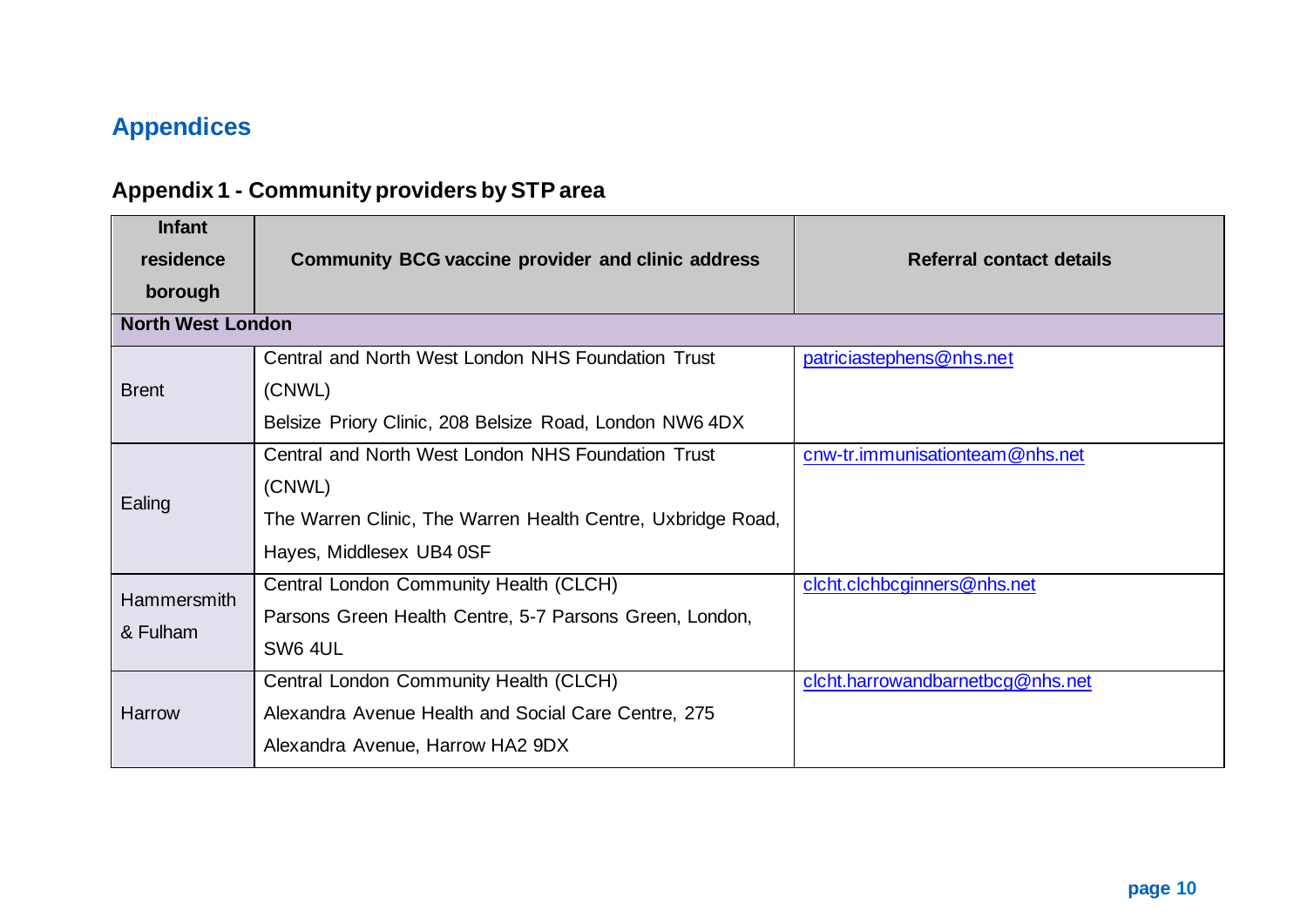| <b>Infant</b>                  |                                                             |                                            |
|--------------------------------|-------------------------------------------------------------|--------------------------------------------|
| residence                      | <b>Community BCG vaccine provider and clinic address</b>    | <b>Referral contact details</b>            |
| borough                        |                                                             |                                            |
|                                | Central and North West London NHS Foundation Trust          | cnw-tr.immunisationteam@nhs.net            |
| Hillingdon                     | (CNWL)                                                      |                                            |
|                                | The Warren Clinic, The Warren Health Centre, Uxbridge Road, |                                            |
|                                | Hayes, Middlesex UB4 0SF                                    |                                            |
|                                | Hounslow and Richmond Community Healthcare (HRCH)           | hrch.bcg@nhs.net                           |
| <b>Hounslow</b>                | Brentford Health Centre, Boston Manor Rd, Brentford TW8     |                                            |
|                                | 8DS                                                         |                                            |
| Kensington &                   | Central London Community Health (CLCH)                      | clcht.clchbcginners@nhs.net                |
| Chelsea                        | Colville Health Centre, 51 Kensington Park Road, London,    |                                            |
|                                | <b>W11 1PA</b>                                              |                                            |
|                                | Central London Community Health (CLCH)                      | clcht.clchbcginners@nhs.net                |
| Westminster                    | Lisson Grove Health centre, Gateforth Street, London, NW8   |                                            |
|                                | 8EG                                                         |                                            |
| <b>North &amp; East London</b> |                                                             |                                            |
| Barking &                      | <b>NELFT NHS Foundation Trust</b>                           | nem-tr.NELCSChildrensImmunisations@nhs.net |
| Dagenham                       | Child & family centre, 79 Axe St, Barking, Essex, IG11 7LZ  |                                            |
| <b>Barnet</b>                  | Central London Community Health (CLCH)                      | clcht.harrowandbarnetbcg@nhs.net           |
|                                | Mill Hill Clinic, Hartley Avenue, London NW7 2HX            |                                            |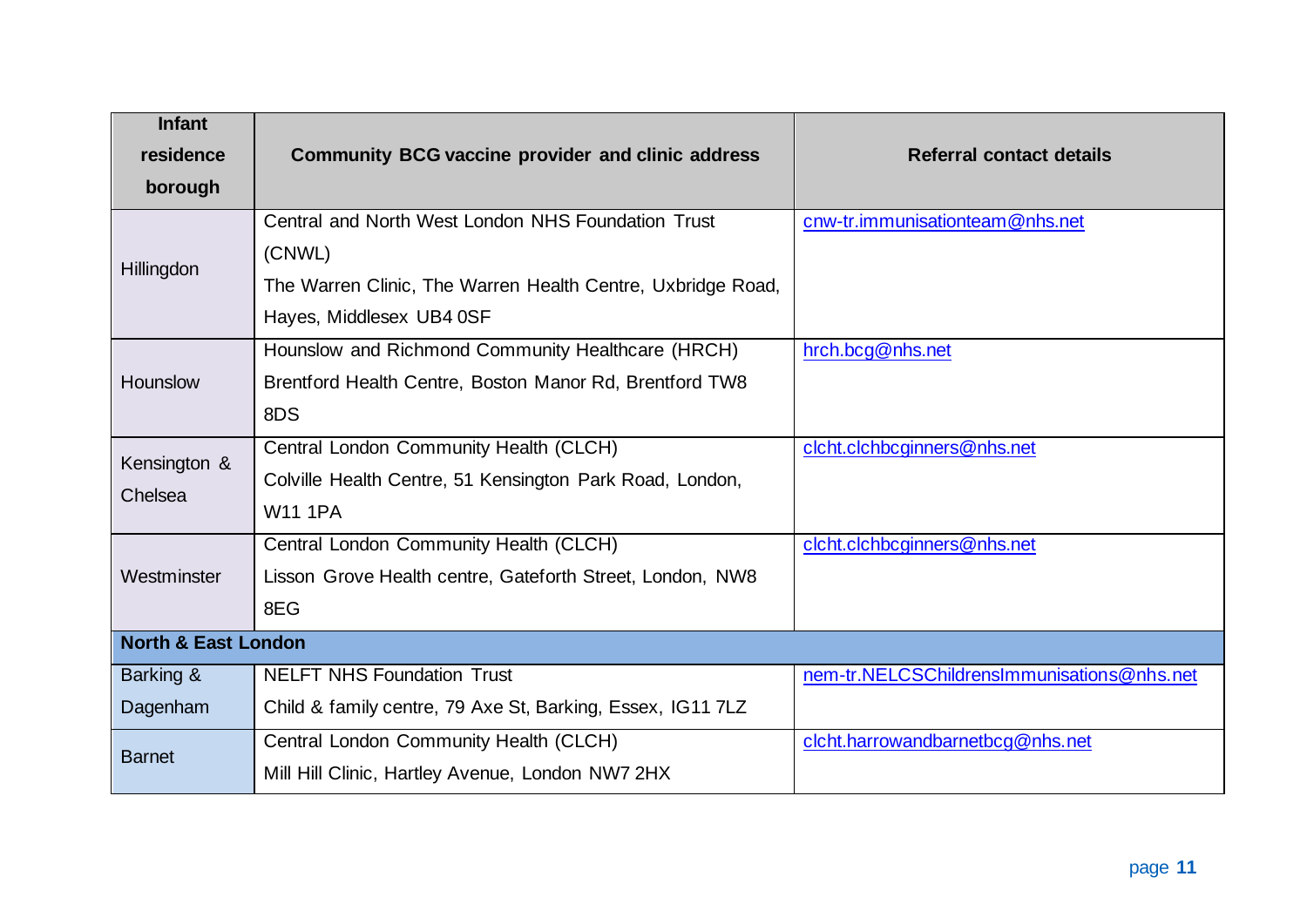| <b>Infant</b> |                                                                |                                            |
|---------------|----------------------------------------------------------------|--------------------------------------------|
| residence     | <b>Community BCG vaccine provider and clinic address</b>       | <b>Referral contact details</b>            |
| borough       |                                                                |                                            |
|               | Central and North West London NHS Foundation Trust             | patriciastephens@nhs.net                   |
| Camden        | (CNWL)                                                         |                                            |
|               | Peckwater Centre, 6 Peckwater Street, London NW5 2TX           |                                            |
| Enfield       | <b>Vaccination UK</b>                                          | Newham.bcg@nhs.net                         |
|               | Vicarage Lane Health Centre, Stratford, E15 4ES                |                                            |
| Hackney       | The Lawson Practice                                            | lawson.practice@nhs.net                    |
|               | 85 Nuttall Street, N1 5HZ                                      |                                            |
|               | Whittington Health                                             | whh-tr.bcgimmunisationreferral@nhs.net     |
| Haringey      | Child Development Centre, M2 Ward, St Ann's Hospital, St       |                                            |
|               | Ann's Road, N15 3TH                                            |                                            |
| Havering      | <b>NELFT NHS Foundation Trust</b>                              | nem-tr.NELCSChildrensImmunisations@nhs.net |
|               | Child & family centre, 79 Axe street, Barking. Essex, IG11 7LZ |                                            |
| Islington     | <b>Whittington Health</b>                                      | whh-tr.bcgimmunisationreferral@nhs.net     |
|               | Northern Health Centre, 580 Holloway road, London N7 6LB       |                                            |
| <b>Newham</b> | Vaccination UK                                                 | Newham.bcg@nhs.net                         |
|               | Vicarage Lane Health Centre, Stratford, E15 4ES                |                                            |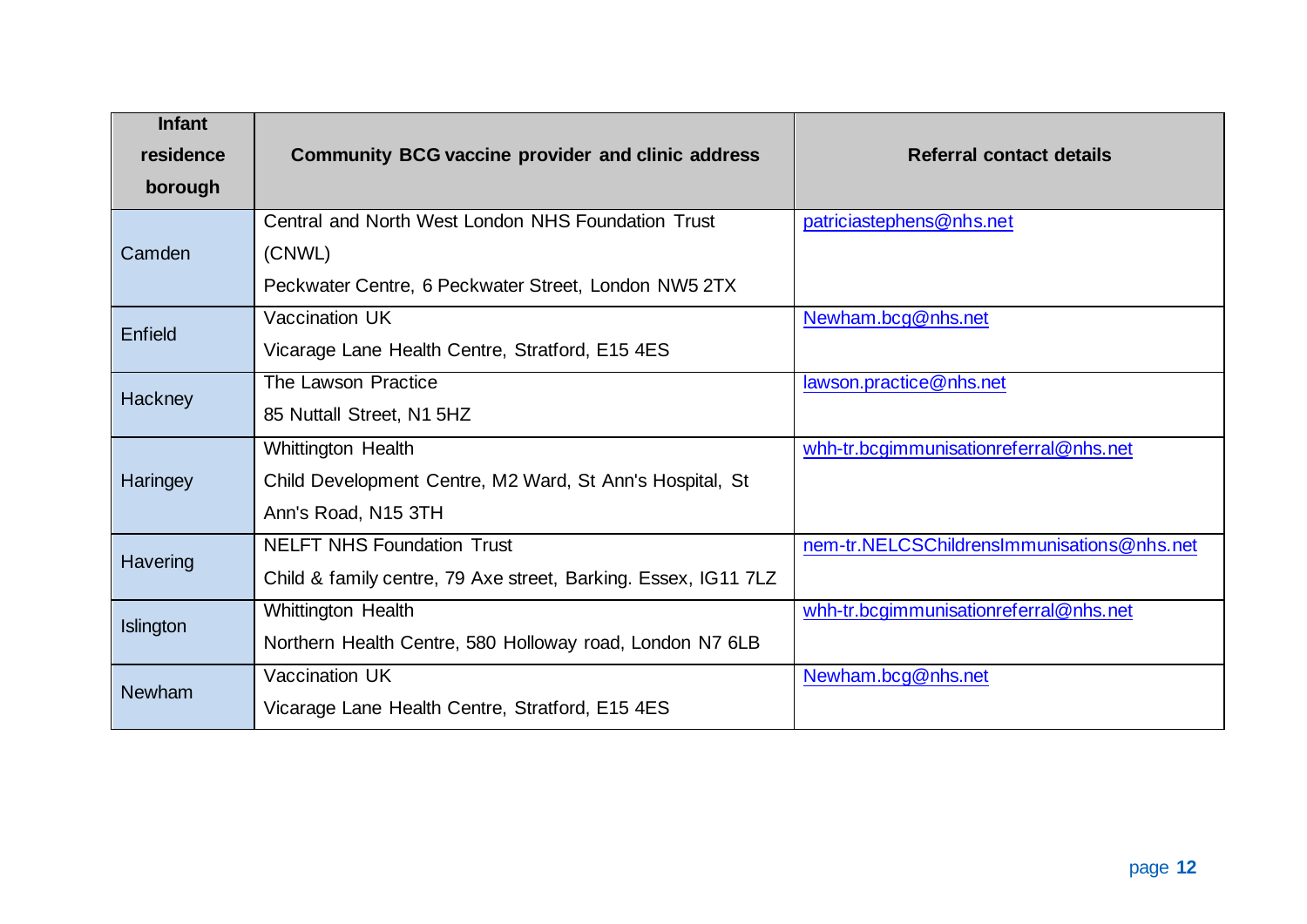| <b>Infant</b>            |                                                          |                                            |
|--------------------------|----------------------------------------------------------|--------------------------------------------|
| residence                | <b>Community BCG vaccine provider and clinic address</b> | Referral contact details                   |
| borough                  |                                                          |                                            |
|                          | <b>NELFT NHS Foundation Trust</b>                        | nem-tr.NELCSChildrensImmunisations@nhs.net |
| Redbridge                | Newbury Park Health Centre, 40 Perrymans Farm Rd,        |                                            |
|                          | Newbury Park, IG2 7LE                                    |                                            |
| <b>Tower Hamlets</b>     | Vaccination UK                                           | towerhamlets.bcg@nhs.net                   |
|                          | Newby place, 21 Newby Place, E14 0EY                     |                                            |
| Waltham                  | <b>NELFT NHS Foundation Trust</b>                        | nem-tr.NELCSChildrensImmunisations@nhs.net |
| Forest                   | Chingford Health Centre, 109 York Rd, E4 8LF             |                                            |
| <b>South West London</b> |                                                          |                                            |
| Croydon                  | Croydon Health                                           | CH-TR.croydonbcg@nhs.net                   |
|                          | Croydon University Hospital, The Willows, Ground Floor,  |                                            |
|                          | Yellow Zone, Woodcroft Wing, 530 London Road Croydon CR7 |                                            |
|                          | 7YE                                                      |                                            |
| Kingston                 | Hounslow and Richmond Community Healthcare (HRCH)        | hrch.bcg@nhs.net                           |
|                          | Whitton Community Centre, Percy Rd, Whitton TW2 6JL      |                                            |
|                          | (awaiting new venue)                                     |                                            |
| <b>Merton</b>            | Hounslow and Richmond Community Healthcare (HRCH)        | hrch.bcg@nhs.net                           |
|                          | Church Rd Children's Centre, 243 Church Rd, CR4 3LS      |                                            |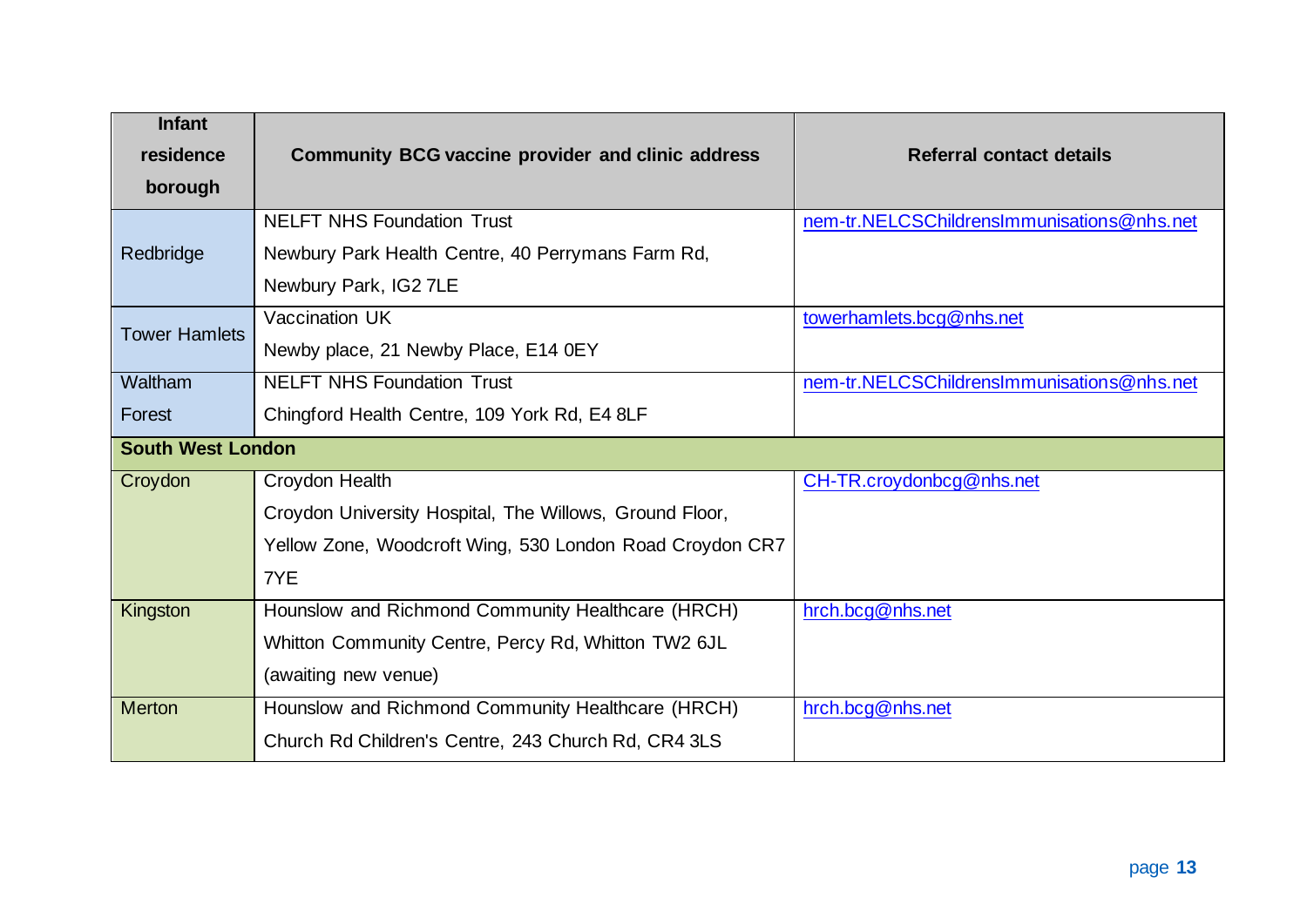| <b>Infant</b><br>residence<br>borough | <b>Community BCG vaccine provider and clinic address</b>   | Referral contact details |
|---------------------------------------|------------------------------------------------------------|--------------------------|
| <b>Richmond</b>                       | Hounslow and Richmond Community Healthcare (HRCH)          | hrch.bcg@nhs.net         |
|                                       | Whitton Community Centre, Percy Rd, Whitton, TW2 6JL       |                          |
| <b>Sutton</b>                         | Hounslow and Richmond Community Healthcare (HRCH)          | hrch.bcg@nhs.net         |
|                                       | Trinity Church, Cheam Rd, Sutton SM11DZ                    |                          |
| Wandsworth                            | Hounslow and Richmond Community Healthcare (HRCH)          | hrch.bcg@nhs.net         |
|                                       | Yvonne Carr Children's Centre, 2 Thessaly Rd, SW8 4HT      |                          |
| <b>South East London</b>              |                                                            |                          |
|                                       | Hounslow and Richmond Community Healthcare (HRCH)          | hrch.bcg@nhs.net         |
| <b>Bexley</b>                         | Belvedere Community Centre, Mitchell Close, Belvedere DA17 |                          |
|                                       | 6AA                                                        |                          |
| <b>Bromley</b>                        | Hounslow and Richmond Community Healthcare (HRCH)          | hrch.bcg@nhs.net         |
|                                       | 1A High Street, Chislehurst, BR75AB                        |                          |
| Greenwich                             | Hounslow and Richmond Community Healthcare (HRCH)          | hrch.bcg@nhs.net         |
|                                       | Brookhill Children's Centre, 42 Brumwell Ave, SE18 6AB     |                          |
|                                       | Lewisham and Greenwich NHS Trust                           | LH.immunisation@nhs.net  |
| Lewisham                              | Kaleidoscope, 32 Rushey Green, SE6 4JF                     |                          |
|                                       | Lee Health Centre, 2 Handen Road, SE12 8NP                 |                          |
|                                       | Waldron Health centre, Amersham Vale, SE14 6LD             |                          |